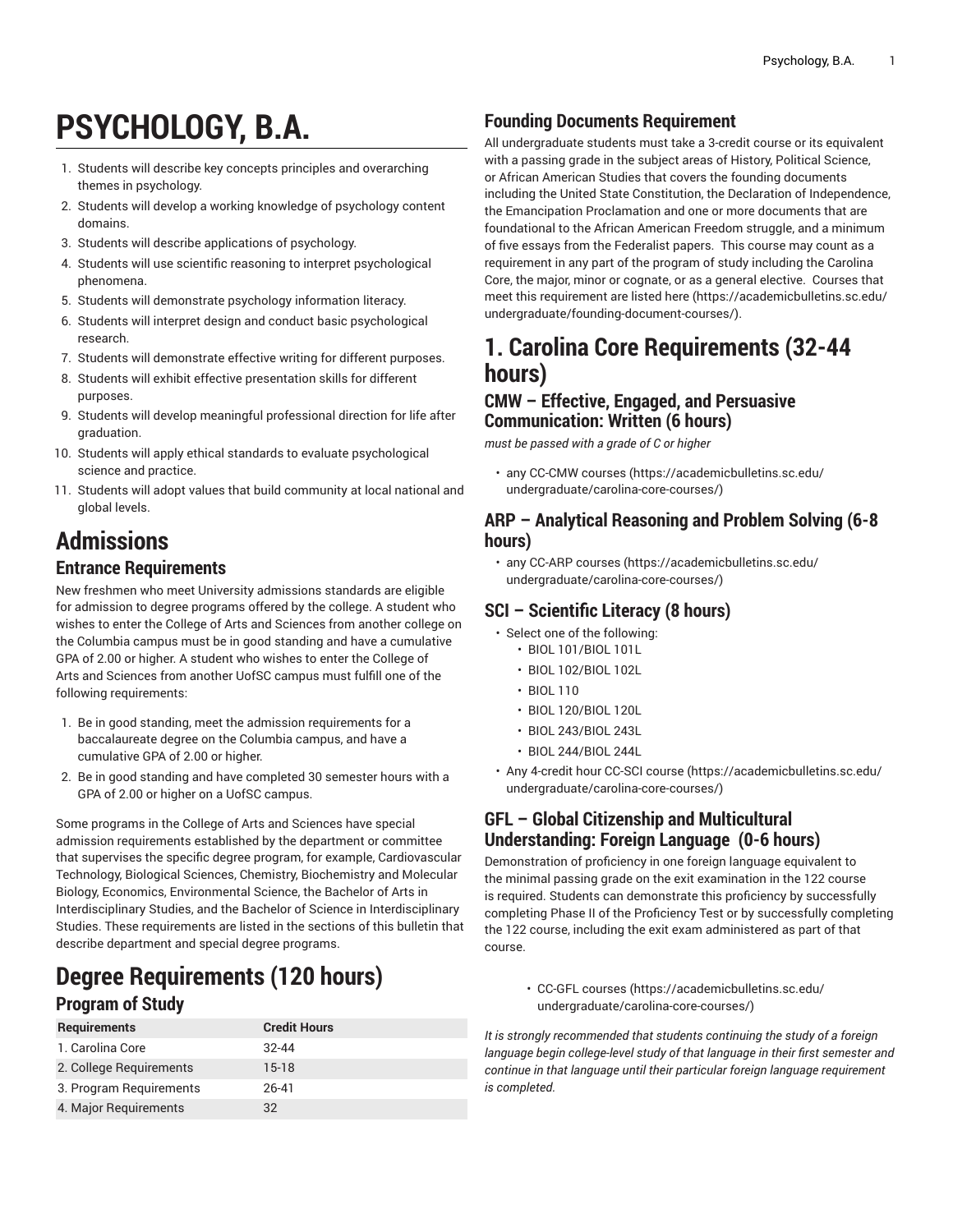#### **GHS – Global Citizenship and Multicultural Understanding: Historical Thinking (3 hours)**

• any [CC-GHS course \(https://academicbulletins.sc.edu/](https://academicbulletins.sc.edu/undergraduate/carolina-core-courses/) [undergraduate/carolina-core-courses/\)](https://academicbulletins.sc.edu/undergraduate/carolina-core-courses/)

#### **GSS – Global Citizenship and Multicultural Understanding: Social Sciences (3 hours)**

*must be passed with a grade of C or higher*

• PSYC 101\*

#### **AIU – Aesthetic and Interpretive Understanding (3 hours)**

• any [CC-AIU course \(https://academicbulletins.sc.edu/undergraduate/](https://academicbulletins.sc.edu/undergraduate/carolina-core-courses/) [carolina-core-courses/\)](https://academicbulletins.sc.edu/undergraduate/carolina-core-courses/)

#### **CMS – Effective, Engaged, and Persuasive Communication: Spoken Component 1 (0-3 hours)**

• any overlay or stand-alone [CC-CMS course](https://academicbulletins.sc.edu/undergraduate/carolina-core-courses/) ([https://](https://academicbulletins.sc.edu/undergraduate/carolina-core-courses/) [academicbulletins.sc.edu/undergraduate/carolina-core-courses/\)](https://academicbulletins.sc.edu/undergraduate/carolina-core-courses/)

#### **INF – Information Literacy <sup>1</sup> (0-3 hours)**

• any overlay or stand-alone [CC-INF course \(https://](https://academicbulletins.sc.edu/undergraduate/carolina-core-courses/) [academicbulletins.sc.edu/undergraduate/carolina-core-courses/\)](https://academicbulletins.sc.edu/undergraduate/carolina-core-courses/)

#### **VSR – Values, Ethics, and Social Responsibility 1 (0-3 hours)**

- any overlay or stand-alone [CC-VSR course](https://academicbulletins.sc.edu/undergraduate/carolina-core-courses/) ([https://](https://academicbulletins.sc.edu/undergraduate/carolina-core-courses/) [academicbulletins.sc.edu/undergraduate/carolina-core-courses/\)](https://academicbulletins.sc.edu/undergraduate/carolina-core-courses/)
- 1 **Carolina Core Stand Alone or Overlay Eligible Requirements** — Overlayapproved courses offer students the option of meeting two Carolina Core components in a single course. A maximum of two overlays is allowed. The total Carolina Core credit hours must add up to a minimum of 31 hours. Some programs may have a higher number of minimum Carolina Core hours due to specified requirements.

### **2. College Requirements (15-18 hours)**

#### **Foreign Language (0-3 hours)**

• only if needed to meet 122-level proficiency

#### **History (3 hours)**

The College of Arts and Sciences requires one additional GHS course beyond the Carolina Core GHS requirement.

- If the Carolina Core GHS requirement is fulfilled by a *U.S. history* course, the College of Arts and Sciences history requirement must be fulfilled by a *non-U.S. history* course.
- If the Carolina Core GHS requirement is fulfilled by a *non-U.S. history* course, the College of Arts and Sciences history requirement must be fulfilled by a *U.S. history* course.

Please select the College of Arts and Sciences history requirement from the approved list of U.S. and [non-U.S.](https://academicbulletins.sc.edu/undergraduate/arts-sciences/history-requirement/) history courses ([https://](https://academicbulletins.sc.edu/undergraduate/arts-sciences/history-requirement/) [academicbulletins.sc.edu/undergraduate/arts-sciences/history](https://academicbulletins.sc.edu/undergraduate/arts-sciences/history-requirement/)[requirement/\)](https://academicbulletins.sc.edu/undergraduate/arts-sciences/history-requirement/).

#### **Social Science and Fine Arts or Humanities (12 hours)**

#### • **Social Science (3 hours)**

• The College of Arts and Science requires one 3- hour [Social](https://academicbulletins.sc.edu/undergraduate/arts-sciences/courses-acceptable-social-science/) [Science Course](https://academicbulletins.sc.edu/undergraduate/arts-sciences/courses-acceptable-social-science/) ([https://academicbulletins.sc.edu/](https://academicbulletins.sc.edu/undergraduate/arts-sciences/courses-acceptable-social-science/) [undergraduate/arts-sciences/courses-acceptable-social](https://academicbulletins.sc.edu/undergraduate/arts-sciences/courses-acceptable-social-science/)[science/](https://academicbulletins.sc.edu/undergraduate/arts-sciences/courses-acceptable-social-science/))

#### • **Fine Arts/Humanities (9 Hours)**

• A Bachelor of Arts from the College of Arts and Sciences requires three 3-hour Fine [Arts/Humanities](https://academicbulletins.sc.edu/undergraduate/arts-sciences/courses-acceptable-fine-arts-humanities/) Courses ([https://](https://academicbulletins.sc.edu/undergraduate/arts-sciences/courses-acceptable-fine-arts-humanities/) [academicbulletins.sc.edu/undergraduate/arts-sciences/courses](https://academicbulletins.sc.edu/undergraduate/arts-sciences/courses-acceptable-fine-arts-humanities/)[acceptable-fine-arts-humanities/](https://academicbulletins.sc.edu/undergraduate/arts-sciences/courses-acceptable-fine-arts-humanities/))

### **3. Program Requirements (26-41 hours) Cognate or Minor (12-18 hours)**

Students must complete a cognate (12 hours) or a minor as part of this program. In lieu of a cognate or minor, an additional major may be added to a student's program of study. **Additional majors must include all major courses as well as any prescribed courses noted (\*) in the bulletin.** Prescribed courses noted in the bulletin may be shared with Carolina Core, College requirements, and Program requirements in the primary program.

#### **Cognate (12 hours)**

The cognate must consist of twelve (12) hours of courses at the advanced level, outside of but related to the major. The cognate may be taken in one or more departments or programs.

Courses offered by departments and programs that are acceptable for cognate credit are outlined in the section titled [Courses Acceptable for](https://academicbulletins.sc.edu/undergraduate/arts-sciences/courses-acceptable-cognate/) Cognate Credit in Degree [Programs](https://academicbulletins.sc.edu/undergraduate/arts-sciences/courses-acceptable-cognate/) in the College of Arts and Sciences [\(https://academicbulletins.sc.edu/undergraduate/arts-sciences/courses](https://academicbulletins.sc.edu/undergraduate/arts-sciences/courses-acceptable-cognate/)[acceptable-cognate/\)](https://academicbulletins.sc.edu/undergraduate/arts-sciences/courses-acceptable-cognate/). Some major programs have specific cognate requirements. It should be emphasized that the cognate is not a second set of elective courses to be chosen at random by the student. Students are urged to consult their major advisors for specific requirements in their major.

For Bachelor of Arts degrees, all cognate courses must be passed with a grade of C or higher.

#### **Minor (18 hours)**

In place of the cognate a student in the College of Arts and Sciences may choose a minor consisting of at least 18 credit hours of prescribed courses.

The minor is intended to develop a coherent basic preparation in a second area of study. It differs from the cognate inasmuch as the courses must follow a structured sequence.

Courses applied toward general education requirements cannot be counted toward the minor. No course may satisfy both major and minor requirements. **All minor courses must be passed with a grade of C or higher.** At least half of the courses in the minor must be completed in residence at the University.

A list of minor programs of study can be found at [Programs](https://academicbulletins.sc.edu/undergraduate/programs-az/) A-Z [\(https://](https://academicbulletins.sc.edu/undergraduate/programs-az/) [academicbulletins.sc.edu/undergraduate/programs-az/](https://academicbulletins.sc.edu/undergraduate/programs-az/)).

#### **Electives (8-29 hours)**

120 (or 128) degree applicable credits are required to complete any degree at UofSC. After the cognate, minor or second major is complete, any additional credits needed to reach 120 (or 128) total credits can